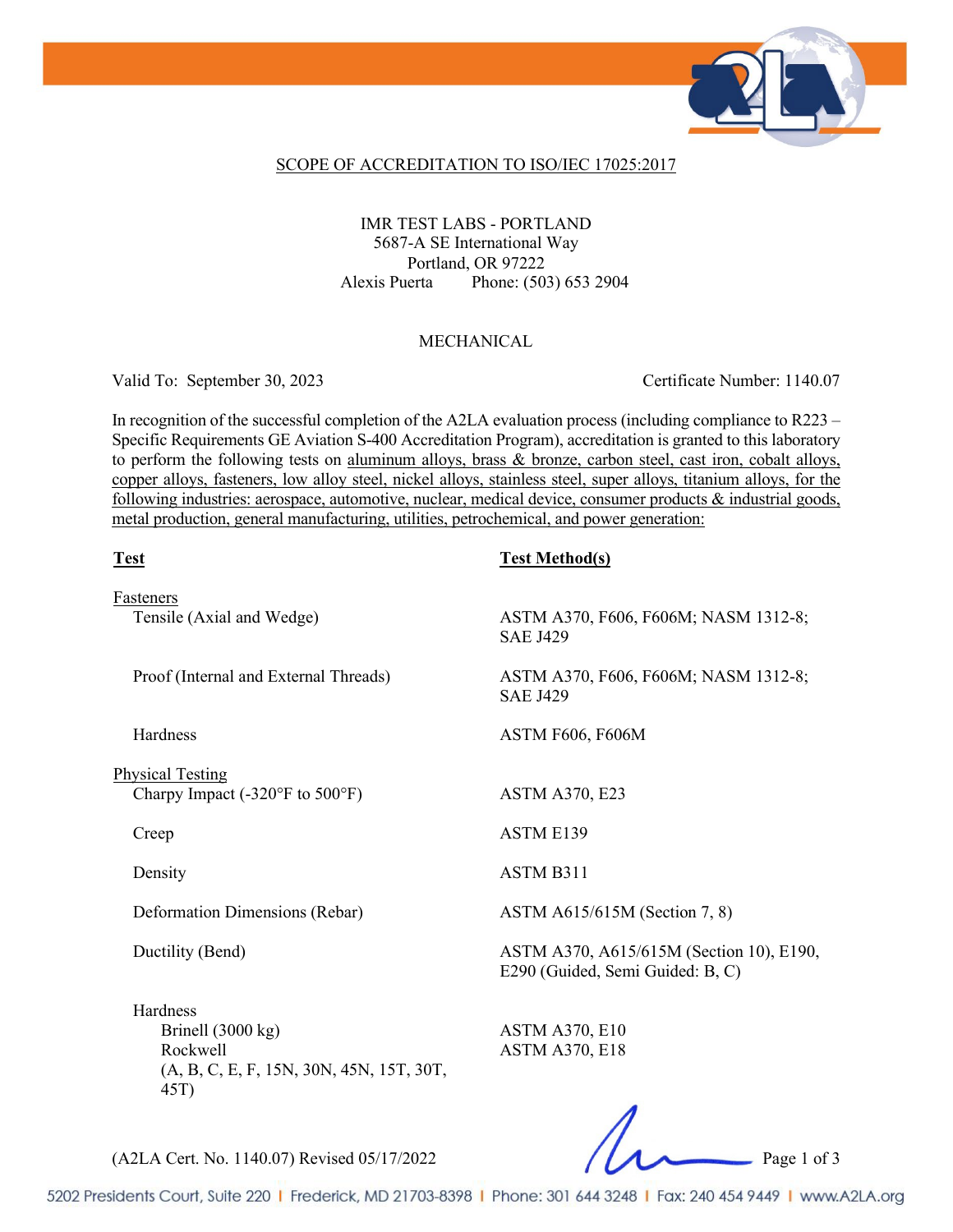## **Test Test Method(s)**

| Hydrogen Embrittlement<br>Jominy Hardenability                                                                                                    | ASTM F519<br>ASTM A255                                                                                 |
|---------------------------------------------------------------------------------------------------------------------------------------------------|--------------------------------------------------------------------------------------------------------|
| Microhardness<br>Knoop (100 g, 300 g, 500 g)<br>Vickers (100 g, 300 g, 500 g and 10,000 g)                                                        | ASTM E92, E384; SAE ARP 1820                                                                           |
| Rotating Beam Fatigue                                                                                                                             | ASTM E468; ISO 1143; JIS Z 2274; MPP-008                                                               |
| <b>Stress Rupture</b>                                                                                                                             | <b>ASTM E139, E292</b>                                                                                 |
| Tensile<br>Elevated Temperature (Up to 2000 °F)<br>Room Temperature (TS, YS, EL, RA)<br>(Up to 120,000 lbs)<br>Young's, Tangent and Chord Modulus | <b>ASTM E21</b><br>ASTM A370, A615/615M (Section 9), B557,<br>E8/E8M; ISO 6892-1<br><b>ASTM E111</b>   |
| Weld Operator and Procedure Qualification<br>Testing                                                                                              | ASME Section IX;<br>AWS D1.1, D1.2, D1.4, D1.5, D1.6, D1.7                                             |
| Metallographic Evaluation<br>Preparation of Specimens                                                                                             | <b>ASTME3</b>                                                                                          |
| Alpha Case                                                                                                                                        | ASTM E407; GE P3TF19, GE P3TF32;<br><b>PWA E142</b>                                                    |
| Depth of Decarburization<br>(Microscopical and Microindentation Hardness<br>Methods)                                                              | ASTM E1077                                                                                             |
| Determination of Volume Fraction by Point Count                                                                                                   | ASTM E562                                                                                              |
| Determination of Delta Ferrite Content                                                                                                            | AMS 2315, US NRC Reg. Guide 1.31                                                                       |
| Case Depth                                                                                                                                        | <b>SAE J423</b>                                                                                        |
| Grain Size                                                                                                                                        | ASTM E112 (Method A & D), E930, E1181                                                                  |
| <b>Inclusion Content</b>                                                                                                                          | ASTM E45 (Method A)                                                                                    |
| Intergranular Attack/Corrosion Susceptibility                                                                                                     | ASTM A262 (Practice A, B, C, E), A923<br>(Method A & C), G48 (Method A), G110;<br>AMS-H-6088, AMS 2772 |
| Macroetching                                                                                                                                      | ASTM E340, E381; ISO 15614-1, 17639                                                                    |
| Microetching                                                                                                                                      | ASTM E407                                                                                              |
|                                                                                                                                                   |                                                                                                        |

 $(A2LA$  Cert. No. 1140.07) Revised 05/17/2022 Page 2 of 3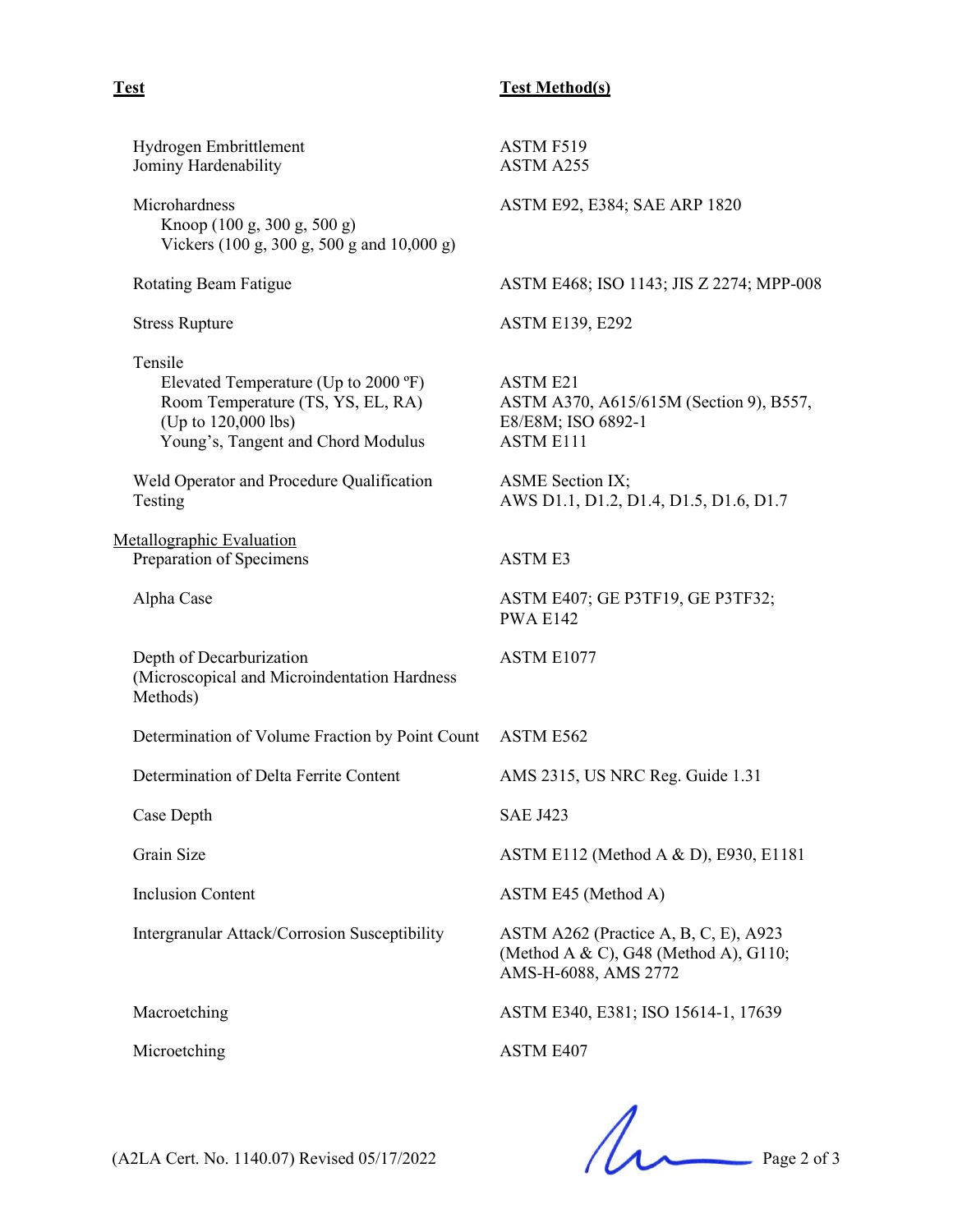| Microstructure                                                                                                                                                                                                                                                                                        | ASTM A247, F1854;<br>ASM Metals Handbook Volume 9 |
|-------------------------------------------------------------------------------------------------------------------------------------------------------------------------------------------------------------------------------------------------------------------------------------------------------|---------------------------------------------------|
| <b>Chemical Analysis</b>                                                                                                                                                                                                                                                                              |                                                   |
| Combustion Analysis (C, H, N, O, S)                                                                                                                                                                                                                                                                   | ASTM E1019, E1409, E1447, E1941; CPP-004          |
| Atomic Emission Spectroscopy - Inductively<br>Coupled Plasma (ICP) (Ferrous and Non-Ferrous<br>Metals) (Ag, Al, As, B, Ba, Be, Bi, Ca, Cd, Ce,<br>Co, Cr, Cu, Fe, Ga, Ge, Hf, In, K, Li, Mg, Mn,<br>Mo, Na, Nb, Ni, P, Pb, Pd, Pt, Re, Ru, S, Sb, Se,<br>Si, Sn, Sr, Ta, Te, Ti, Tl, V, W, Y, Zn, Zr) | ASTM E34, E2626; CPP-014                          |
| <b>Optical Emission Spectroscopy (OES)</b><br>Iron Base:<br>(Al, As, B, C, Ca, Co, Cr, Cu, Mg, Mn, Mo,<br>Nb (Cb), Ni, P, Pb, S, Sb, Si, Sn, Ti, V, W, Zn,                                                                                                                                            | ASTM A751, E415, E1999                            |
| Zr)<br><b>Stainless Steel:</b><br>(Al, B, C, Co, Cr, Cu, Mn, Mo, Nb (Cb), Ni, P,<br>Pb, S, Si, Sn, Ti, V, W)                                                                                                                                                                                          | ASTM E1086                                        |
| Aluminum Base:<br>(B, Be, Bi, Ca, Cd, Co, Cr, Cu, Fe, Ga, Li, Mg,<br>Mn, Na, Ni, P, Pb, Si, Sn, Sr, Ti, V, Zn, Zr)                                                                                                                                                                                    | <b>ASTM E1251</b>                                 |
| Nickel Base:<br>(Al, B, C, Co, Cr, Cu, Fe, Mg, Mn, Mo, Nb<br>$(Cb)$ , P, Pb, S, Si, Sn, Ti, V, W, Zr)                                                                                                                                                                                                 | <b>ASTM E3047; CPP-003</b>                        |
| Titanium Base:<br>(Al, Cr, Cu, Fe, Mn, Mo, Nb (Cb), Ni, Pd, Si,<br>Sn, V, Zr)                                                                                                                                                                                                                         | <b>ASTM E2994; CPP-003</b>                        |
| <b>Cobalt Base:</b><br>(Al, B, C, Cr, Cu, Fe, La, Mn, Mo, Nb (Cb), Ni,<br>P, Pb, S, Si, Sn, Ti, V, W                                                                                                                                                                                                  | CPP-003                                           |
|                                                                                                                                                                                                                                                                                                       |                                                   |

**Test Test Method(s)**

 $(A2LA$  Cert. No. 1140.07) Revised 05/17/2022 Page 3 of 3